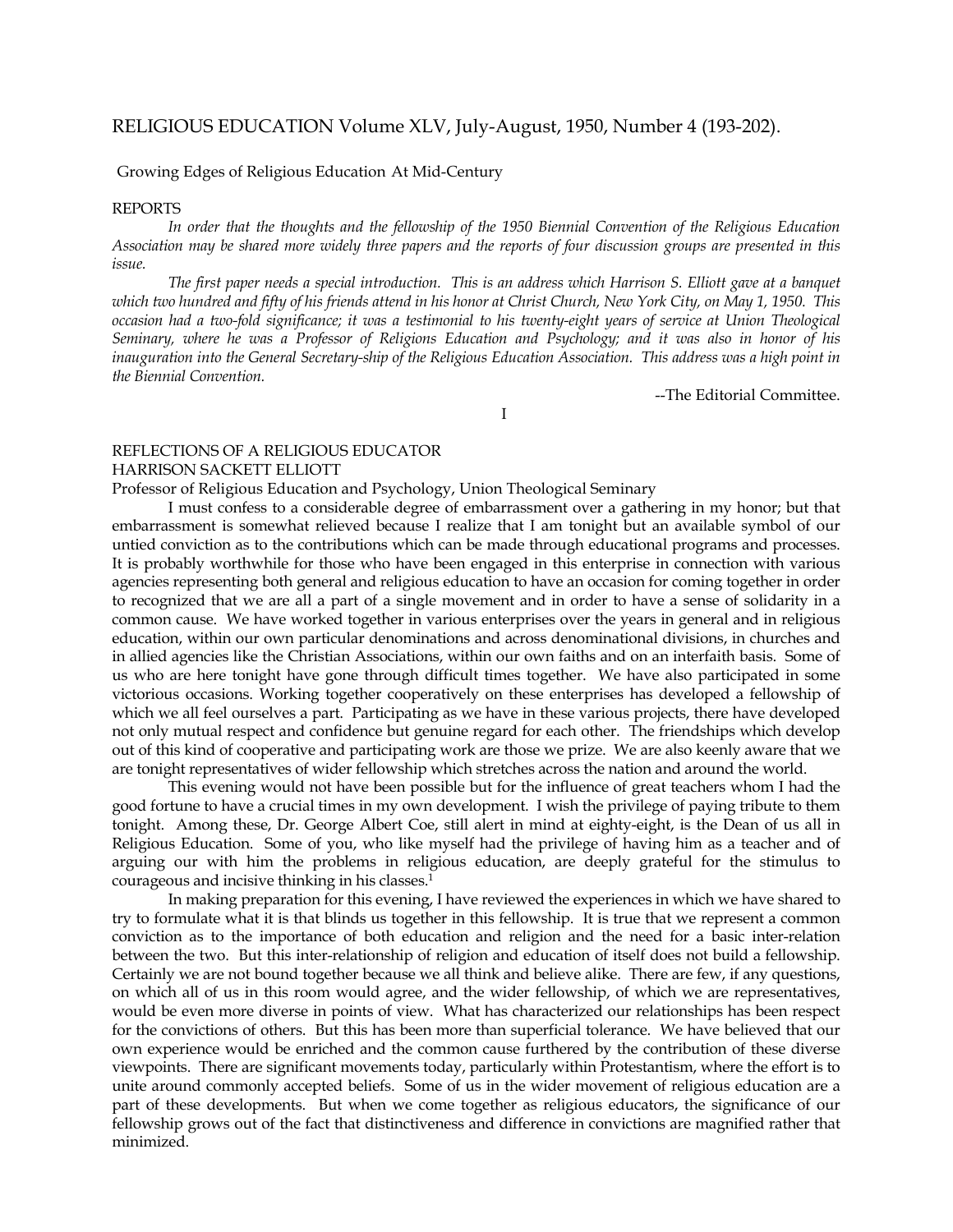But diversity just as diversity does not make a fellowship. There must be unity in the diversity. The two words by which we are designated give the key to what has and does bind us together – religious education. On the face of it, these tow words seems to represent our diversity rather than our unity. We have never had agreement as to what is meant by education and certainly we represent diverse interpretations of religious. But nevertheless these two words in combination do represent our unity.

I

Let us look at education first and see what the new emphasis upon education in religion at the beginning of this century meant and what this emphasis means today. It was and is recognition of human responsibility and possibility in the field of religion. It was more. It was and is recognition of the pertinence of human knowledge, secured through reverent research and experimentation, to the field of religion. It was even more. It was and is a recognition that in the development of character, in the realization of religious experience, in the transformation of individual and group conduct, there are conditions which must be met and processes which must be followed, it results are to be expected. A distinctively experimental attitude characterized these developments. Not only must conditions be met and processes followed, but these must be discovered. For example, Lincoln School in general education and Union School of Religion in religious education were experimental institutions in which efforts were made to work our improved curricula and to develop a more effective methodology. The New Lincoln School, represented in this gathering tonight, is the latest adventure in this emphasis upon experimentation in education.

The three-fold assumption of human responsibility, of the pertinence of human knowledge, and of the reliability of life processes has been increasingly recognized in our common life in other areas than religion. If a farmer, an engineer, a physician, or a social scientist wishes successful results in his particular area, he recognized that there are conditions which must be met and processes which must be trusted. But at the opening of the century in the area of religion, the assumption was widespread, and it is still found today, that good intention and sincere purpose are all that are necessary. Those who were interested in religious education because convinced that this is a universe and that God works in and through the same orderly processes in the area of religion that He does in other aspects of that universe.

It is worth trying to recapture what the realization of all this meant to those who entered religious work in that period. Two main influences were found: Historical criticism in the use of the Bible and attention to improvement in educational method in the work of the churches and allied agencies. When I taught a Sunday school class fifty years ago, we were passing verses around and speculating as to what they meant. What the human knowledge of the origin and setting of the Biblical records has meant to the significant use of these records, no one can really feel who did not try to teach in the period before that rich resources out of a critical and historical approach were available. As to methodology I met up with the Herbartian method first in 1900-1901 in a Normal School in Northern Indiana and I still feel the glow of enthusiasm engendered as the possibilities of an improved methodology were presented. In my first professional position I was responsible for trying to be of help in connection with voluntary Bible Study groups under the Student Y.M.C.A. Students would enroll in these groups with great anticipation, hundreds of them in some of the universities, but before the end of the year, many of them had frittered away. There was strong promotion and sincere purpose, but the groups often failed. Even though I was a theological graduate, I had secured no help from my seminary training to meet that situation for I had my theological seminary course before Chairs or Departments of Religious Education had been established in those institutions. Accordingly, I asked for the opportunity for further training and went to Teachers College, Columbia University and Union Theological Seminary, bristling with questions. And I found answers to many of them.

The belief that there are conditions for effectiveness, which can be discovered, and processes which can be trusted meant for us in those earliest days the difference between blind and intelligent effort. For example, I got a cue as to what was the matter with those Bible Study groups. We had tried the widelyacclaimed Herbartian method, but it did not solve the problem. From a book on *How We Think* by John Dewey, published in 1910, and from other study I came to understand more thoroughly the exploratory thought processes available so mankind in finding the answers to his questions. That there are thought processes which can be trusted, if sincerely and thoroughly utilized, gave us confidence in our endeavors.

We believed in democracy in those days. We wished to further democratic participation, but so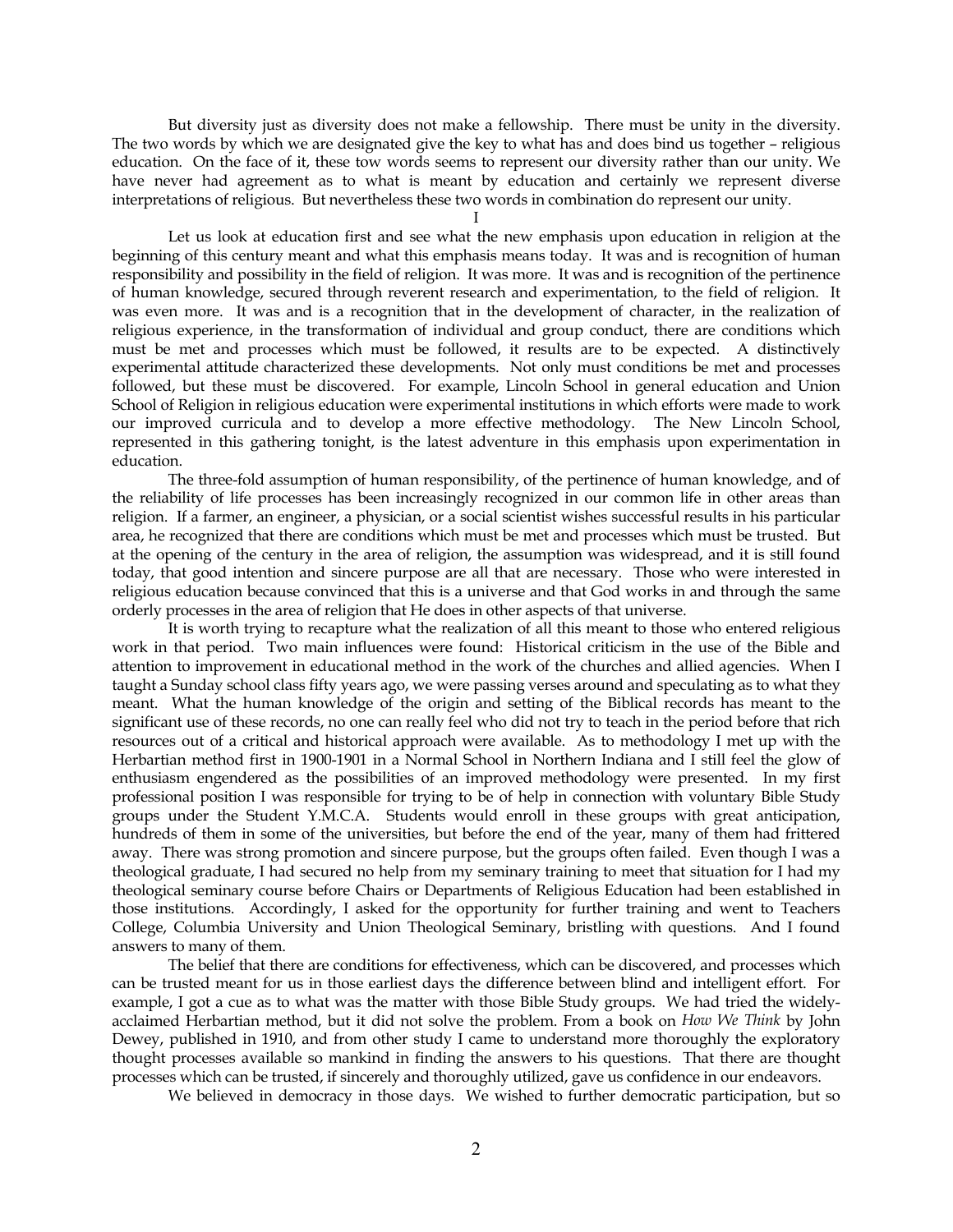often it was futile and irresponsible. Accordingly individuals form various agencies and three Faiths associated themselves together in what was known as The Inquiry to try to understand the conditions and to develop the processes for reliable democratic participation. Agencies like the Y.M.C.A. had pioneered in an emphasis upon the significance of groups and of group experience in religious education. But significant group experience did not just happen and there were many problems in connection with the formation and conduct of groups. With the cooperation of Professor Kilpatrick those of us who were related to the Boys Work of the Y.M.C.A. worked earnestly on the problems of effective group work. With the formation of the Social Group Work section of the National Conference of Social Work, there was a medium for a wider cooperative attached on this problem.

Through the influence of Freud and other European psychologists, it was gradually recognized that in the area of personal life and personality difficulties human knowledge is pertinent and redemptive processes are possible. How strange this emphasis was in general as well as in religious education is evidenced by the fact that these was only one course in this field in all of Columbia University, a course entitled Mental Adjustments taught by the late Professor Leta Hollingworth. Taking that course opened up a new field of possibility in the application of human knowledge and in the utilization of reliable processes. The course in this area which we established at Union in 1924-25, I think was the fist in a theological seminary, and it was literally an experimental project in which the instructor brought in outside persons in this field and learned as he attempted to conduct the course. Now competency in counseling is part of the requisite equipment of the religious educator and preparation in this field is available in various theological institutions and universities.

If I have succeeded in making clear what I have tried to say I think you will agree that the confidence in *education*, which binds us together, has been no superficial trust in methodological tricks and devices. It has been rather the belief that in the area of human life and experience there are creative and redemptive processes available which can be discovered, which can be utilized, and which can be trusted.

II

The second word in our name, *religious*, has been equally important in binding us together as a fellowship. Despite the criticisms which have been made of us that we were long on methodology and short on the theology, we have had definite religious beliefs. While many of us have shared in the beliefs of the particular branches of religion to which we belong, there have been distinctive beliefs which have bound us together in this fellowship. There has been a definite metaphysical grounding for our work. Those who have trusted a religious educational process have done so because they believe that man is so made and the nature of reality is such that it is through such as process that man finds his way in life. Some have interpreted this in definitely theistic terms and have believed that it is in and through such processes that God's will for human life become known and realized; others have thought in more naturalistic categories in terms of the good life or of spiritual values. But they have been in agreement that it is through an educational process that these values are defined and appropriated.

Religious education has also had its orientation to basic religious goals or purpose which gave directions to the process. There have been differences between us as to whether these basic purposes, be they Christian or Jewish, are given in the particular tradition and the process is to be so conducted as to lead to these given goals, or whether the particular religious heritage is to be utilized in determining the goals and the definitions o the goals is to be a part of the process; but never disagreement as to the basic character of these goals. There has been agreement that these values are not created by man but are potentially present, in the structure of the universe, and that the goals of the educational process as worked out should be in line with these ultimate values; however, they are interpreted.

Since we are united around religious education it is not surprising that philosophical and theological issues should have been prominent in the movement. When I went to Union Seminary twentyeight years ago I rather assumed that I could pass the issues in the Philosophy of Education to Professor Kilpatrick and the theological issues to Professor Williams Adams Brown and Professor Eugene Lyman. But I have found myself in the center of philosophical and theological discussions during my entire teaching career.

This illustrates that which as been basic in the religious education movement and I think does unite us; viz, that human knowledge and human processes have to be taken into account in developing one's basic religious believes. If this is God's universe, whatever through reverent research or experimentation is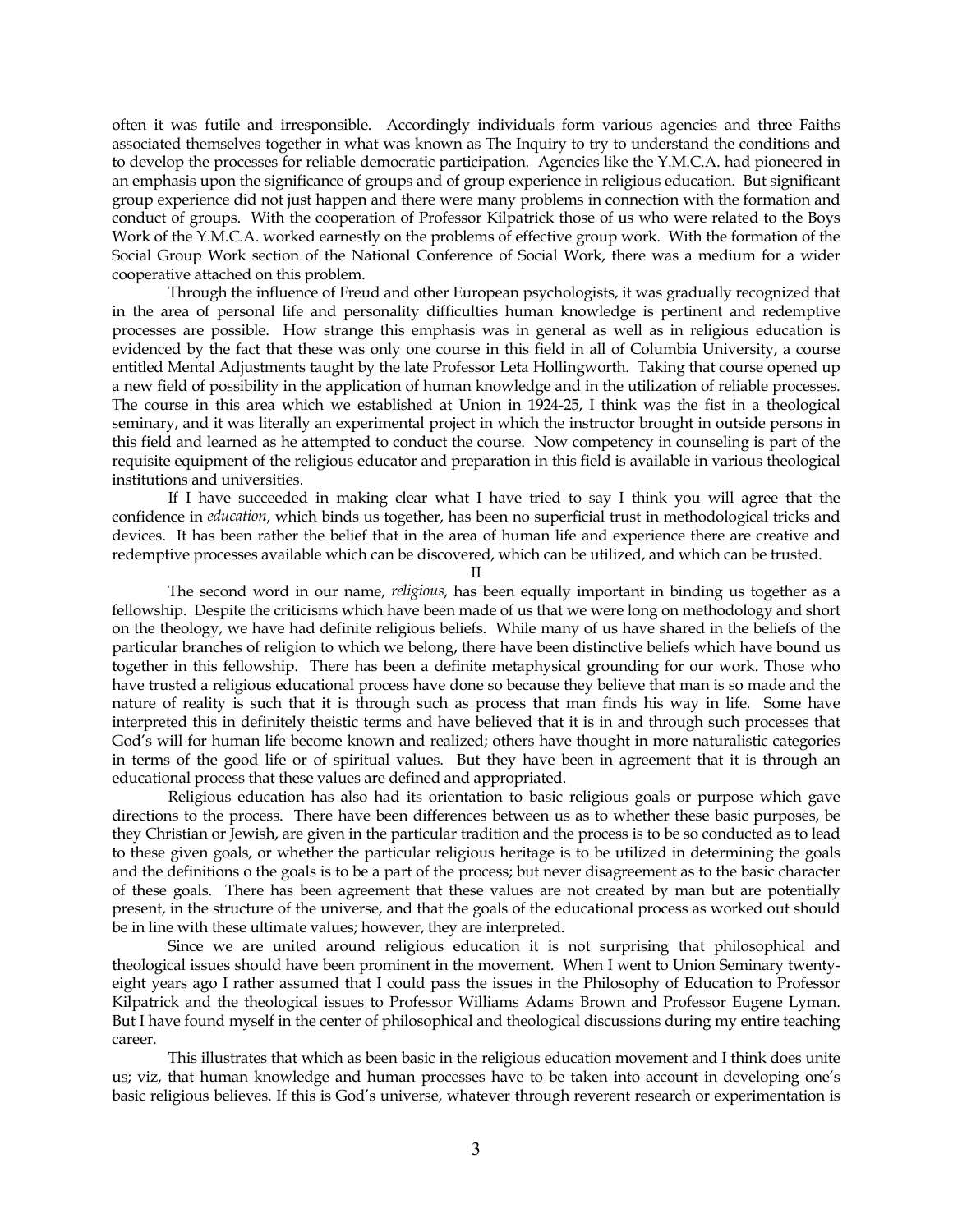discovered about the nature o this universe and about human beings and human relations is part of the revelation of God. The religious education's beliefs about man have been influenced both by the insights of his religious heritage and by the findings of psychology. His beliefs about the redemptive element in human life have also been influenced both by his religious heritage and by that which has become known through mental hygiene.

It is both a thrilling and a baffling experience to be a religious educator. It is thrilling because there is not field of knowledge which is irrelevant to his task and because the insights and the skills of those engaged in other fields are pertinent to his work and resources for him. It is baffling because it seems impossible for one person to keep abreast of the pertinent knowledge from so many fields; and to master so wide a range of skills. The religious educator is always in danger of being a jack of all trades and a master of none. There is no easy way out of his dilemma.

III

Up until now, I have been attempting to describe the genius of the movement known as religious education. Now I should like briefly to review its history. There have been since I have been related to this movement two main periods. We are either already embarked upon or at the eve of a third period. The first period, commencing with the turn of the century and continuing until the early 1930's, was characterized by contagious optimism and kindling enthusiasm, particularly in the first half o this period. Religious education was on the march. It was hailed as the new Messiah. Directors of religious education were added to churches. Departments or Chairs of Religious Education were added in colleges, schools of education, and theological institutions. The International Council of Religious Education was formed.

It was a notable period, also for Judaism. It opened during the time of the highest immigration of Jews in to the United States when the Jewish population grew rapidly form less than 250,000. Leaders in Judaism set themselves to the Herculean task of developing a system of Jewish education which would be rooted in Jewish community and home life and which would conserve the cultural-religious values of Judaism but at the same time foster the harmonious integration of the Jew into the social pattern and cultural life of American.<sup>[1](#page-3-0)</sup> For the Roman Catholics, this period was characterized by a great expansion in parochial schools, which increased in number from 3,482 in 1892 with 44 percent o Roman Catholic churches having schools to 7,923 schools in 1930 with around 60 percent of the churches with schools and an enrollment of 2,222,598 pupils.<sup>2</sup>

The interest in this first period was not confined to those who were specializing in the field of religious education. The best evidence of this fact was the organization and development of the Religious Education Association. The facts are succinctly set forth in the brief history of the Religious Education, Association by Professor Orville I. Davis.<sup>3</sup> Religious Education was to mean much more than "Sunday School reform." It was to involve the entire educational program of the Church and to stimulate a vast program under the director of many other agencies. Among the 417 signers of the "call" for the organization convention were 45 college presidents and deans of colleges and theological seminaries, 48 professors, 65 ministers, and 66 from Sunday schools, YMCA's and other organizations. Five hundred and twenty-four ministers were among the 1259 charter members from 42 states and 5 Canadian provinces. The National Education Association indicated its approval and cooperation. The sixteen departments of the Association covered various aspects of religious education and different agencies. Three thousand from 23 states, 2 provinces of Canada, and 4 foreign countries attended the first Convention. Unless one participated in the events of this time, it is difficult to realize the sense of mission and the feeling of confidence which characterized this period in religious education.

The second period opened with the worldwide depression which confirmed the disillusionment which had followed World War I. This period, in contrast with the first, was characterized by pessimism about people and disbelief in the possibilities of human effort. It was characterized by efforts to get back to essentials in education, by a new orthodoxy in religion, and by a trend toward totalitarianism in

<span id="page-3-0"></span> <sup>1</sup> <sup>1</sup> Israel Chipkin, *Twenty-Five Years of Jewish Education in the United States, Jewish Education Association of New* York City, 1937. 2

<span id="page-3-1"></span><sup>&</sup>lt;sup>2</sup> J. A. Burns and Bernard J. Kohlbrenner, *A History of Catholic Edcuation in the United States*, Benziger Brothers, New York, 1937, p. 144-45.

<span id="page-3-2"></span><sup>3</sup> *Religious Education,* Vol. XLIV, January-February, 1949, pp. 41-54.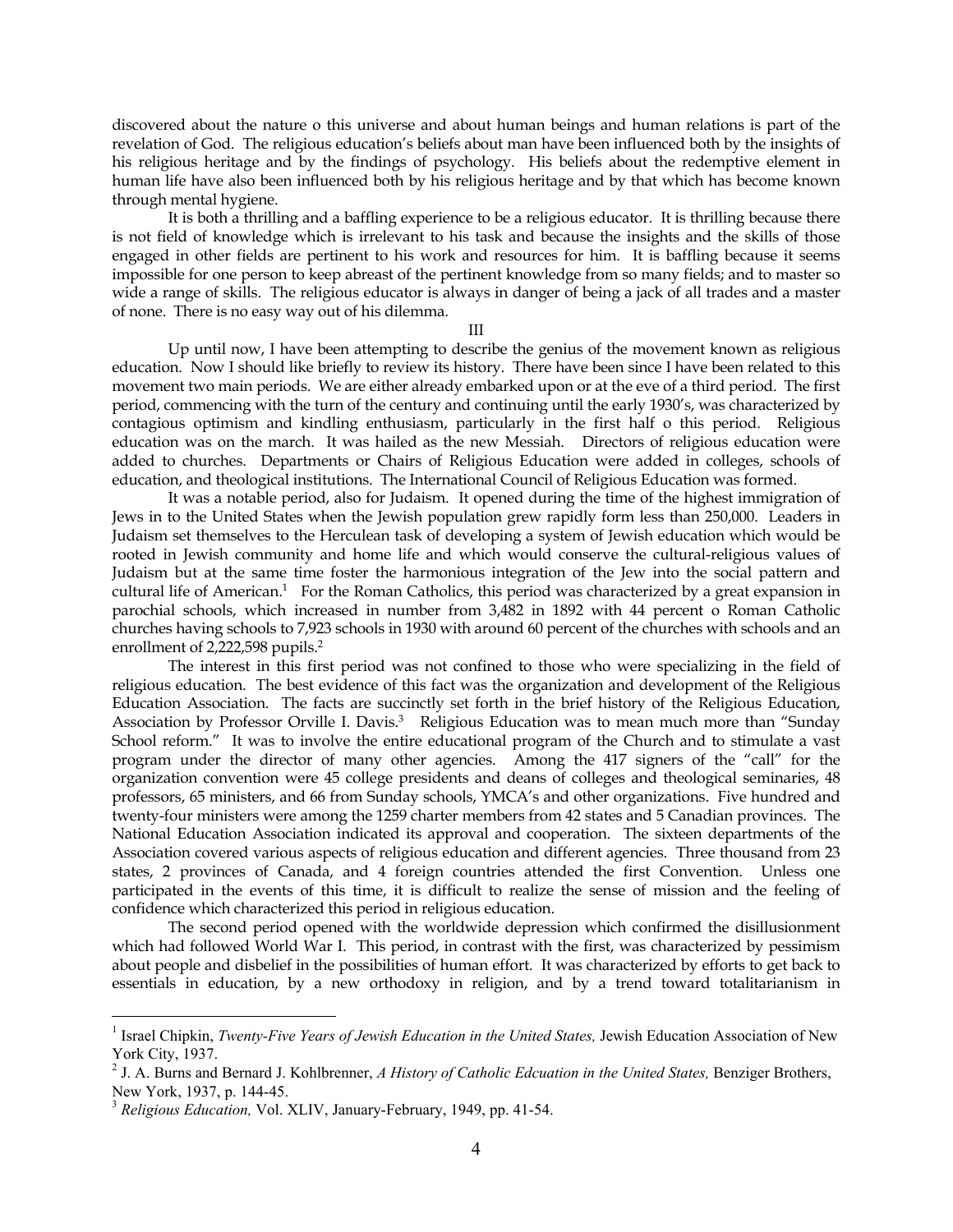government. A basic distrust in democratic processes and democratic institutions developed and propaganda by which people's minds were made up for them became more the vogue. There seems to have been more of a reaction against religious education in Protestantism than in Judaism or Roman Catholicism. But certainly there were decided efforts in Protestantism. The optimism of the earlier period was characterized as sentimental illusion. Not only was the nerve of consecrated human effort cut but this effort itself was often characterized as sinful presumption. Many of the leaders of the social gospel, of liberal theology, and of progressive religious education moved to the opposite extreme in their beliefs and practices. The word liberal became a term of disapproval. The financial difficulties gave to the churches an excuse for discontinuing specialized help in the field of religious education; but more than this, the climate of the time gave those who had been opposed to religious education during the earlier period the courage to declare it a superficial fad which was now a an end or a menace which should be abolished. At the 1935 convention in Rochester, NY, those affiliated with the Religious Education Association considered the possibility of giving the organization an honorable or dishonorable, burial but there was still an aggressive remnant which would not allow it to be destroyed, and the members of that remnant banded themselves together to ride out the storm.

The reaction in the second period led religious educators to re-examine the work they were doing and to modify a too easy optimism which had often characterized them. Events also sobered them as to the seriousness of their task. But in spite of the reaction against religious education, the situation was not completely one of despair. Many large churches held steady and maintained their specialized leadership. Denominational boards and the International Council of Religious Education continued their work. The American Association for Jewish Education, which in Judaism somewhat parallels the function of the International Council of Religious Education in Protestantism, was formed in this second period under Dr. Israel Chipkin's leadership. More than this, Jewish educators found it increasingly possible, despite ideological differences, to work together democratically in the development of educational standards. Community agencies, usually known as Bureaus of Jewish Education, were formed in forty communities. These included all groups and viewpoints in Jewish education and expressed the feeling of responsibility on the part of the Jewish community to provide for the education of all Jewish children without attempt on the part of these cooperative agencies to impose any one Jewish viewpoint or interpretation on individual schools. Father Thomas J. Quigley, Superintendent of Catholic Schools, Pittsburgh, and a Vice-President of the R.E.A., has characterized this second period as the time when Catholic education began to emerge from its period of adolescence and at last to come of age. He adds that within the last twenty years the emphasis has completely shirted away from the feverish attempt to establish schools to a more scientific analysis and approach to the problems of school management and supervision.[4](#page-4-0)

The net result of the developments of the second period has been to cause a serous division among those concerned about education and religion. In the first period, a process was going on which seemed to bid fair to unite the socializing and progressive forces of religion, education, and social work. The establishment of a new orthodoxy in religion, with its special doctrines of revelation and with its suspicion of human effort, was in direct conflict with the continued emphasis upon human effort and upon the social origin of ideologies in the general educational and social work groups. Efforts toward any dynamic synthesis or integration ceased. As a result, there have developed rival ideologies and because of these rivalries, there tends to be a dogmatism about all groups. Those in religious education find themselves in a difficult position for they cannot join either of the rival camps because they share the concerns of both groups. Further in their own life and work, they have been basically influenced both by their religious heritage and by the insights which have come out of so-called secular knowledge and they cannot in justice repudiate either.

IV

On the face of the situation it does not seem that we are at the beginning of a third period and that the time is propitious for a forward movement in religious education. It looks as if any such movement would be crushed between these rival ideologies which grip our world, that it is bound to be labeled as secular and naturalistic by the religious groups, and otherworldly and unrealistic by the educational, social work leaders. But may it not be that the religious education movement, rooted as it is both in religion and

<span id="page-4-0"></span> <sup>4</sup> *Religious Education*, Vol XXXIX, September-October 1944, pp. 273-281.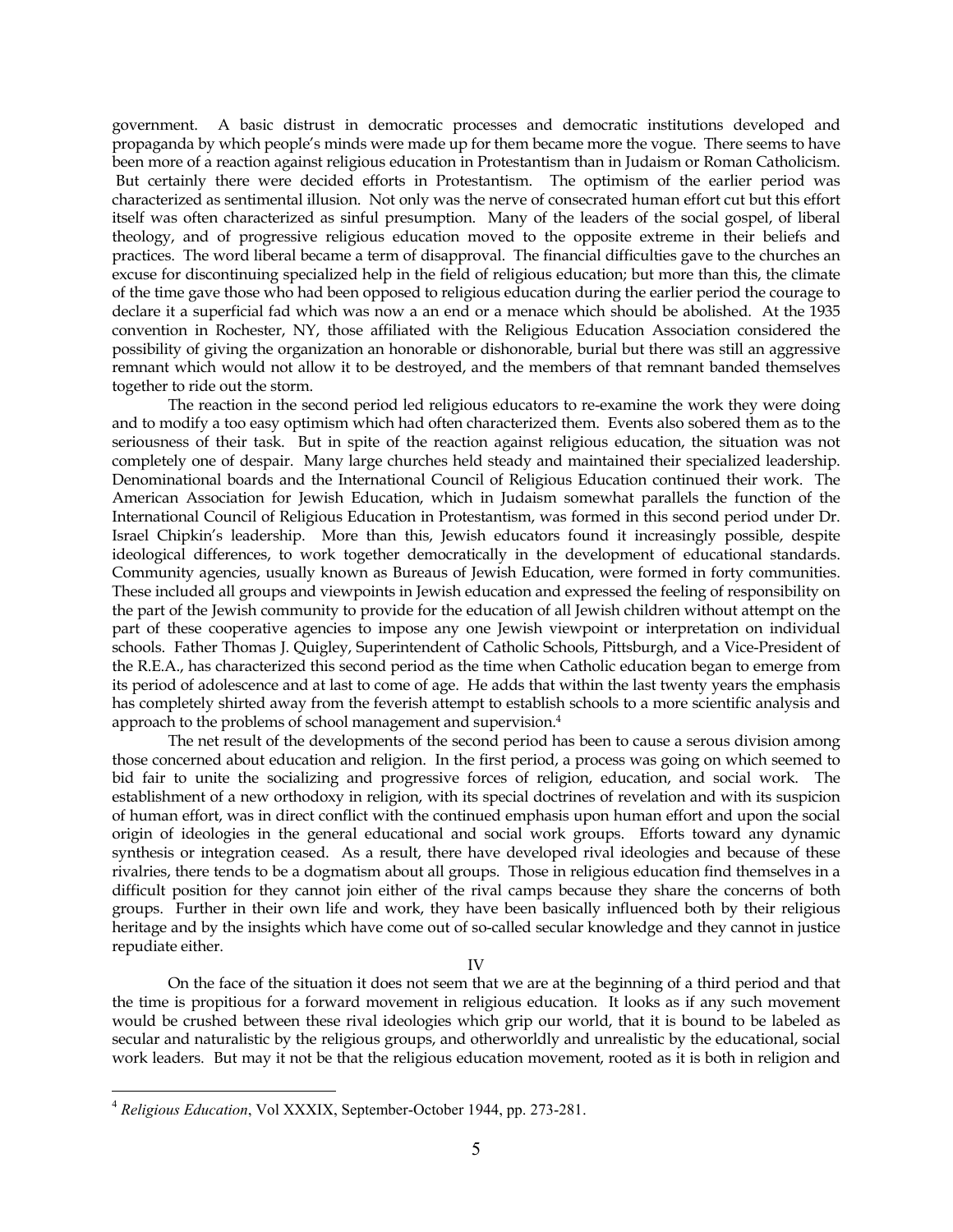education, has come to the Kingdom for such as time as this. International problems cannot be solved by the division of the world into two rival groupings. Not can the problems of religious education be solved if we are divided into rival camps which must fight each other. Further, this is not necessary. Whatever may or may not be possible in relation to the international cold war, there is enough in common concern and purpose to make the transcending of these differences possible within religious education.

The first step, which is necessary, is respect for an understanding of the persons who with conviction differ from us. That respect and understanding with never come until chasms between these groupings are bridged and those with conflicting convictions come into communication with each other. But they must come together under conditions where they are not compelled for the sake of a pseudoharmony to set aside their convictions. The efforts to resolved these conflicts by trying to formulate a theology for religious education have nor solved the problem. They have tended to cover over the real issues. On the other hand, dogmatic promulgation of rival ideologies only accentuates the differences. I believe the temper of those involved in these differences, both within Faith groupings and between them and general educators, has changed sufficiently so it would b possible to explore them frankly. This would not result in a syncretic philosophy or theology for religious education. But such a process would reveal how much those seemingly in complete opposition have in common, and would enable us to explore our differences in a spirit of mutual confidence and respect.

A hopeful sign in the present situation is the growing recognition that religious education was thrown our in too cavalier a fashion and perhaps it has a contribution to make in these difficult times. Whatever the theology of the particular church, it still is an institution which has to be managed and it must have a program. However, much in theory some of the churches may have thought themselves in opposition, when facing the practical problems they turn to those who have insight and skill in the area of religious education for help in knowing how to meet the conditions for an effective program. An evidence of this is the number of churches which are now clamoring for individuals with educational training. In my judgment, the main hindrance to our influence in the days ahead will not be ideological, but will be the limitations in our own skill and insight and resourcefulness. Despite the progress which has been made during this past half century in general and religious education, with their allied fields of group work and counseling, we still are farther ahead in theory than in practice; we know more about what ought to be done than we know how to do it. We can get help on the problems of religious education by experimentation in general education. But we must not depend solely upon the developments in general education. We desperately need some way of rallying those with training and resourcefulness in experimentation which will point the way for the improvement of the program of religious education.

While we are further along in theory than we are in practice, there are still basic conflicts in the area of theory which need to be explored in the spirit of the religious education movement and by the processes in which it believes. One of the most crucial problems of our day is that of religion in general education. At present there are basic differences of conviction as to the solution of this problem. Those with these various convictions are pressing for the adoption of their own points of view. In the interests both of religion and education, not to speak of the children and youth who are involved, we must find a way of attaching this basic problem cooperatively.

The curriculum problem in religious education is by no means solved. There have appeared within the last few years carefully worked our curricula, in the development of which there has been invested not only skilled and consecrated devotion but large amounts of money. While each of these curricula is a contribution, it is doubtful whether any one contains the final answer to the curriculum problem, and certainly there are still basic unresolved conflicts in this area. On the college level also, there is a crying need for some agency which will give constructive attention to the curriculum of religion and indeed to the entire college curriculum.

In the use of the Bible, we have not adequately taken advantage of the results of a critical and historical approach or of the best educational theory and practice. Our time has been characterized by a renewed realization of the importance of the family in religious education, and there are many unsolved problems in this area. The seriousness of the economic, racial, political, and other social problems and the stake of religion in these areas has led to large attention to these questions in religious education. But there is not agreement as to the function of religious education nor as to how study should be related to action.

It must be evident that any freelance, front-line organization like the Religious Education